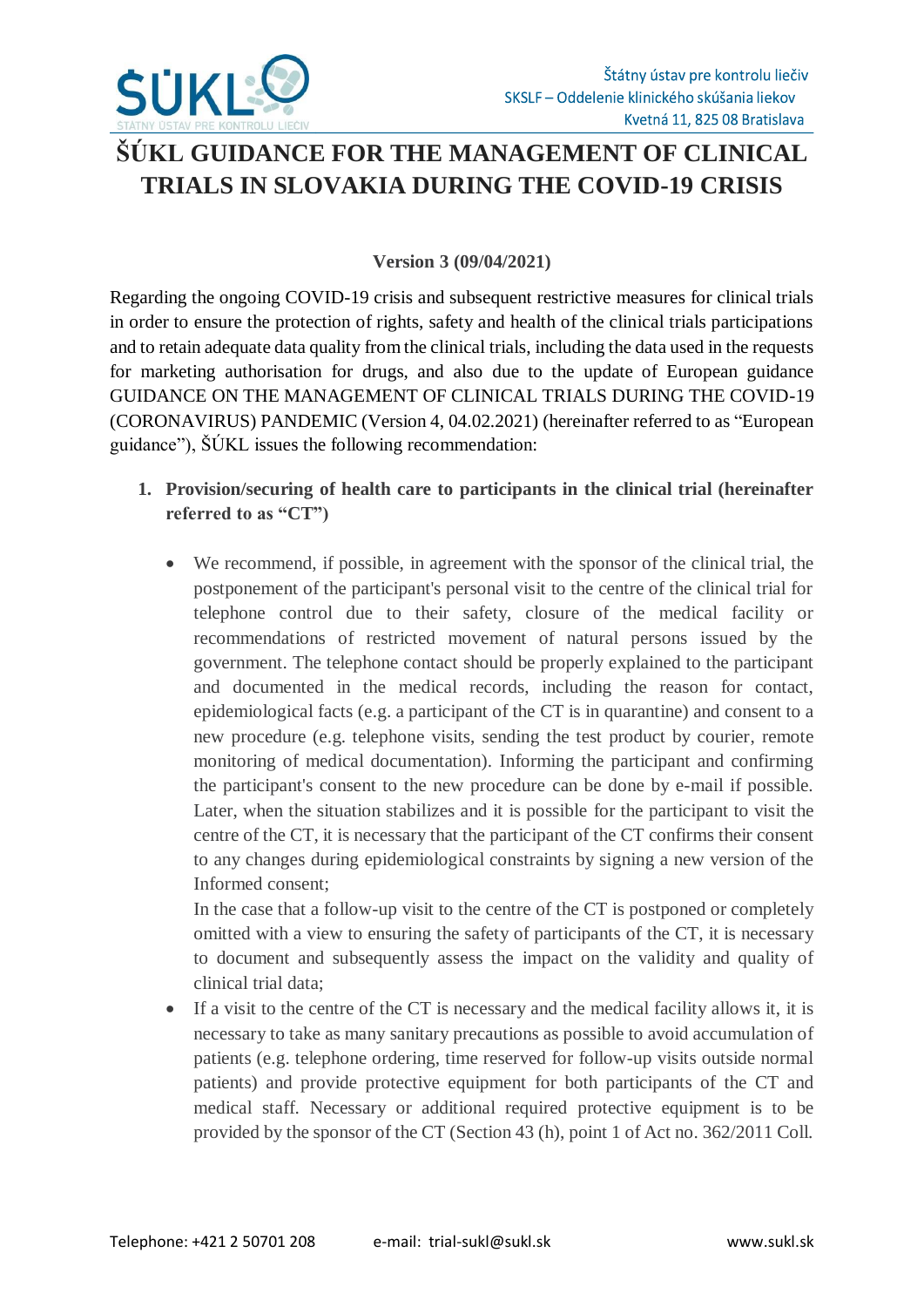- **2. Provision of the investigational medicinal product (hereinafter referred to as "IMP") to participants of the CT**
	- One option may be to provide IMP and non-IMP for a longer period of time than originally planned, mostly in case of cancelled CT centre visits;
	- $\bullet$  In order to minimize visits to medical facilities, we recommend, if possible (e.g. the pharmaceutical form is suitable for home administration and storage), to use an authorized carrier who will arrange the transport of an IMP from the centre of the CT to the participant of the CT to their place of residence. It is the principal investigator who is responsible for the transport of the IMP to the participant of the CT, the costs of which are borne by the sponsor of the CT (contractual arrangement). The sponsor of the CT will also ensure that the personal data of the participant of the CT is protected (contractual conditions), i.e. unauthorized persons, including the sponsor of the CT, will not access the personal data of the participant of the CT (name and address). GDP and GCP requirements for IMP transport and storage should be maintained (e.g. transport temperature control). The transporter/carrier will be ordered by the principal investigator and then the principal investigator will confirm the receipt of the IMP with the participant by telephone, which he/she will record in the source documentation of the participant of the CT. The participant of the CT must be trained to administer and store the IMP. IMP transport should be documented in accordance with GCP requirements. Records from the IMP transport, containing the personal data of the participant of the CT, should be kept at the centre of the CT for traceability. If it is necessary to keep copies of the records of transport of the IMP on the part of the sponsor of the CT in TMF e.g. documentation of protocol deviation, pseudonymized copies will be provided that do not allow identification of the participant of the CT. In case the transport of the IMP from the centre of the CT directly to the participants of the CT represents an enormous burden on the centre of the CT, it is possible to entrust this activity to other trained health care workers from the investigator´s team, while the responsibility remains with the principal investigator (GCP 4.2.5, 4.2.6);
	- In case that ensuring the transport of IMP from the CT centre to the place of residence of the CT participant represents an enormous burden for the CT centre, it is possible in necessary cases to use a distributor authorized by the sponsor of the CT. Delivery of IMP to the CT participant directly from the sponsor is not permitted in Slovakia. The possibility of delivering IMP directly to CT participants from such a distributor is enabled by § 2 of Act no. 69/2020 Coll. On emergency measures in connection with the spread of dangerous contagious human disease COVID-19 in the field of health care and by which certain laws are amended. However, the procedure under this provision of the Act is conditioned by the fulfillment of the legal obligation by which the legal entity relieves itself of liability for the committed administrative offense, specifically violation of the provisions of  $\S$  38 par. 10,  $\S$  43 letter i), j), k) and  $\S$  44 letter g), l) of Act no. 362/2011 Coll., By proving that in the mentioned case it was not possible to deliver the tested medicinal product otherwise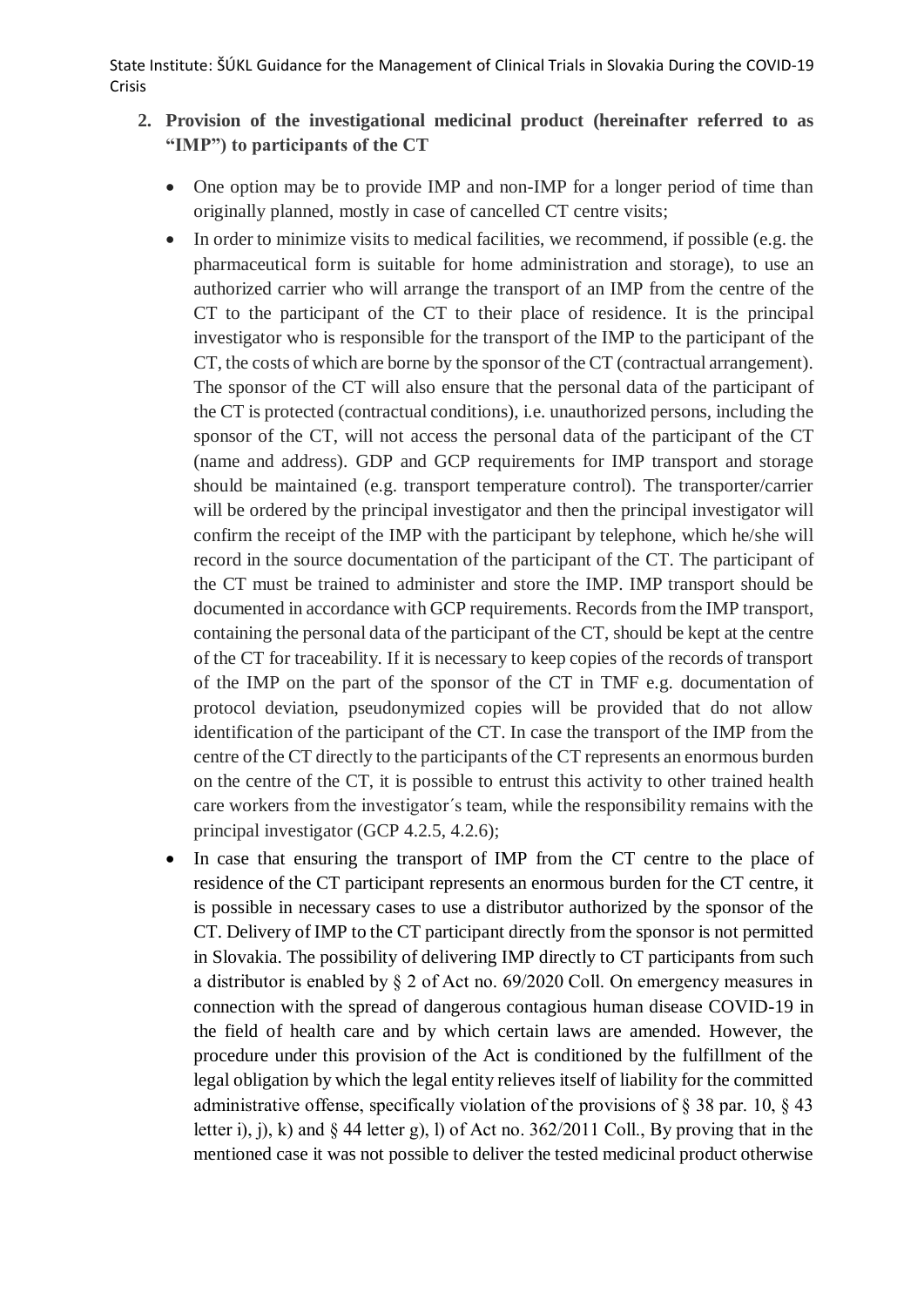> without endangering public health. At the same time, all the recommendations given in the previous point should be followed.

- If the participant of the CT is to bring the rest of the unused IMP during the planned visit, it can be instructed not to use the remaining packages and put them as long as they can come to the principal investigator, if applicable;
- Another possibility of the participant of the CT who has ordered restrained movement is for relatives to collect the IMP after telephone verification of such an option by the principal investigator of the centre of the CT with the specific participant of the CT. Subsequent acceptance of the IMP with the participant of the CT will be verified by telephone by the principal investigator and recorded in the source documentation together with information on the previous issue of the IMP to a relative;
- For each study, the sponsor will ensure detailed written instructions for the principal investigator concerning the distribution of the IMP to the participants of the CT and will send them to  $\check{S}$ UKL for information:
- If the assistance of a physician/doctor or other health care professional is necessary for the administration of the IMP and the participant must visit the centre, we recommend that the personal visit of the participant at the centre be postponed for as long as possible. If it is not possible to postpone the administration of the IMP at the centre of the CT, or it has already been postponed for the maximum possible time, the administration of the IMP at the centre of the CT should be carried out in compliance with the safety hygiene (mentioned above in the provision of health care);
- In case of emergency and necessity to submit the IMP at home to the CT participant with the assistance of medical staff, the investigators may use authorized, trained and authorized persons or a specialized company, while the investigator is responsible for the medical care provided. Similarly to the authorized carrier, the contract with the given persons or any authorized company will be concluded by the contracting authority of the CT, including the preservation of the protection of personal data of the CT participant and possible additional insurance of the CT for this service.

## **3. Monitoring of the CT**

In accordance with the European guideline for management of the CT during the COVID-19 pandemic, we are aware of the significant impact on the performance of the supervisory of the sponsor by a designated person called monitoring. The monitors will not be able to carry out personal monitoring visits to centres of the CT according to the monitoring plans. The sponsor must therefore find alternative options in order to preserve the security of participants of the CT and preserve data in the highest possible integrity and quality.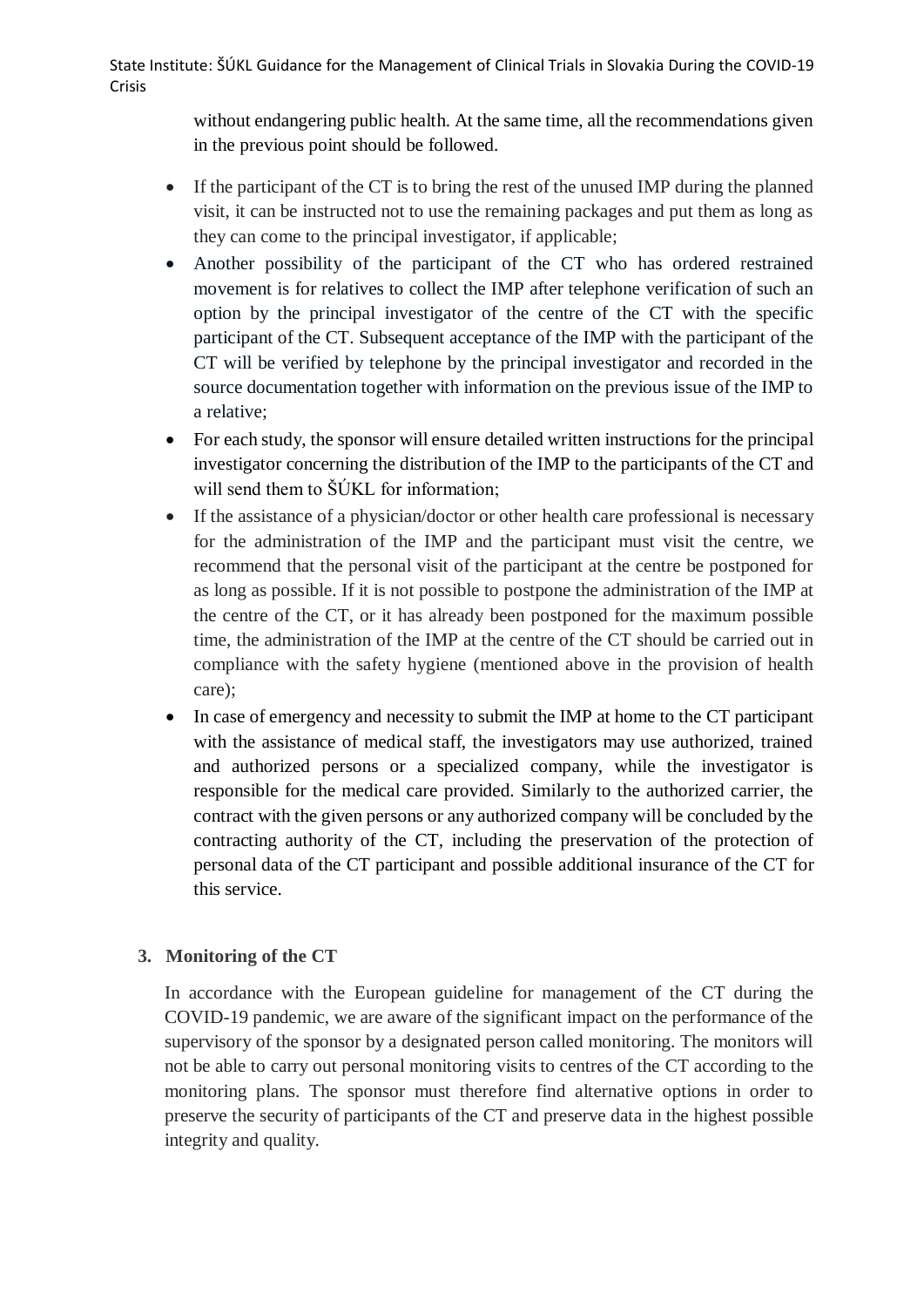In line with the current Europaean Guideline, we recommend and complement the local legislative framework as follows:

- Cancellation or postponement of personal monitoring visits to centres of the CT for the period after the COVID-19 pandemic (when the situation stabilizes) and/or extension of intervals between visits to centres of the CT;
- Implementation of telephone or video calls, if this does not represent an increased burden on the centre of the CT and at the same time the rights of participants of the CT in terms of their physical integrity and mental integrity, the right to privacy and the protection of personal data are guaranteed (§30 c) of Act no. 362/2011 Coll.);
- Updating monitoring plans based on new risk assessments, including additional or increased centralized monitoring where possible and meaningful (e.g. centrally generated electronic documents such as pseudonymized ECG, drug laboratory safety results called "drug accountability sheets"). Centralized monitoring in a sense of GCP R2 5.18.3 cannot be replaced with remote source data verification listed below;
- Remote Source Data Verification (hereinafter referred to as remote "SDV") kept by the principal investigator in writing, whether in the form of identifying the participant of the CT or in a pseudonymized copy of the medical documentation, is commonly not allowed in Slovakia. According to §2 par. 1) and par. 12) Act no. 576/2004 Coll. health care includes, inter alia, biomedical research, which includes clinical trials on a human medicine. In addition, the Act stipulates, in §25, to whom and how the disclosure of the data from the medical records necessary for the SDV are provided. The data is provided in the form of consultation/insight and is stated to whom it is given. Section 2 of that paragraph refers to the possibility of making copies or extracts, but only at the site. Further, in accordance with GCP requirements, the monitor cannot be sure that it has been provided with the CT participant's medical documentation for the remote SDV of pseudonymized source data, whether there was no accidental confusion between the participants of the CT, furthermore, whether he/she has been provided with the complete documentation of the relevant participant of the CT, or whether there was no accidental or deliberate failure to provide all necessary data. Last but not least, remote SDV by means of pseudonymized source data in PDF format would represent an increased burden on the centre of the CT;

Remote SDV during the critical situation is possible only for following CT:

- Clinical trials involving treatment or prevention of COVID-19,
- Clinical trials investigating serious or life-threatening diseases,
- Clinical trials in which the absence of SDV can present unacceptable risk to safety of participants or to the reliability/integrity of trial results,
- Clinical trial involving vulnerable persons, e.g. children or those unable to give informed consent temporarily (e.g. urgent situations) or permanently (e.g. patients with dementia),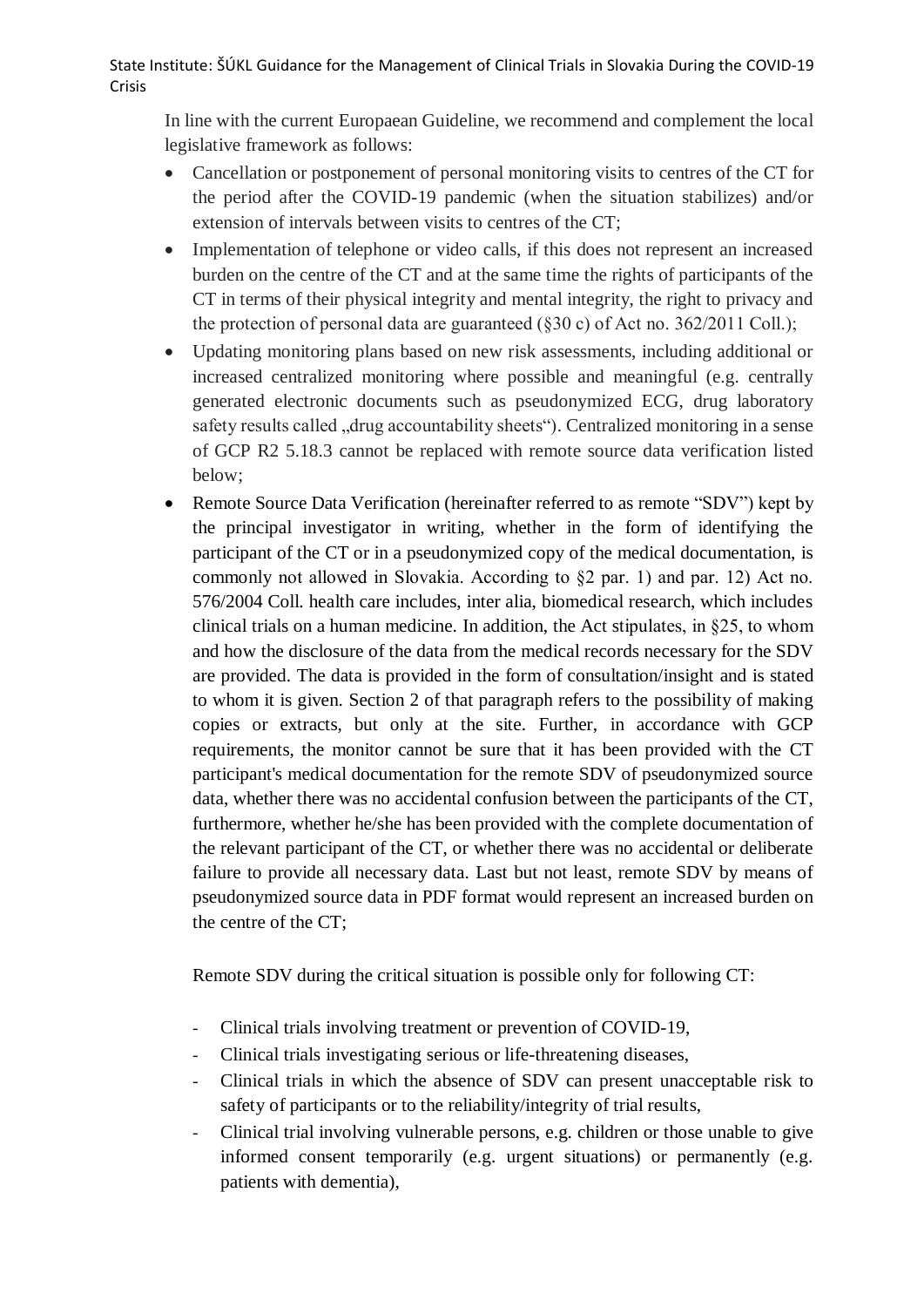## Pivotal (registrational) clinical trial

 $\text{S}$ ÚKL derives the legality of such a procedure from the wording of § 2 of Act no. 69/2020 Coll., As before the effectiveness of this Act, such a procedure would violate the provisions of § 43 letter k), l) and § 44 letter i), k), l) of Act no. 362/2011 Coll., But by the fact that a CT monitor, a CT auditor or a GCP inspector of ŠÚKL could not look into the medical documentation in accordance with the provisions of § 25 par. 1 letter c.) and par. 2 of Act no. 576/2004 Coll., there would be a threat to public health;

Remote SDV should be focused on quality control of critical data such as primary efficacy data and important safety data. Important secondary efficacy data can also be the subject of remote SDV, if it does not require further inspection of additional source documentation.

Appropriate forms and methods are those compliant with European guideline, namely:

- remote SDV of pseudonymized copies of source documentation sent directly to the CT monitor,
- direct secured access to the electronic medical records of a healthcare institution,
- checking the medical records through videoconference.

It is the Sponsor´s responsibility to assess the appropriate form of SDV to not represent an enormous burden on the investigator and his/her team in the CT centre. Remote SDV can be performed only with the investigator´s consent and with the consent of the respective medical facility. Remote SDV shall be performed only by methods which ensure maximal protection of personal data including pseudonymized data. As data controllers, the investigator, the medical facility as well as the Sponsor are responsible for data protection including pseudonymized data.

In case of planned remote SDV for clinical trials mentioned above, the Sponsors shall submit following documentation to ŠÚKL as a part of the initial submission of CT or submission of amendment to CT:

- Protocol or Amendment to the Protocol describing the details of the execution of remote SDV (reasoning including risk assessment, types of remotely verified source data, chosen form of remote SDV, measures taken to ensure the security of CT subject data – protection of personal and pseudonymized data in the scope of the European guideline requirements in Annex 1), or similar document describing relevant details e.g. Monitoring Plan,
- Information for clinical trial participants and Informed consent form or their amendments containing particular forms of remote SDV and measures taken to ensure the security of CT subject data,